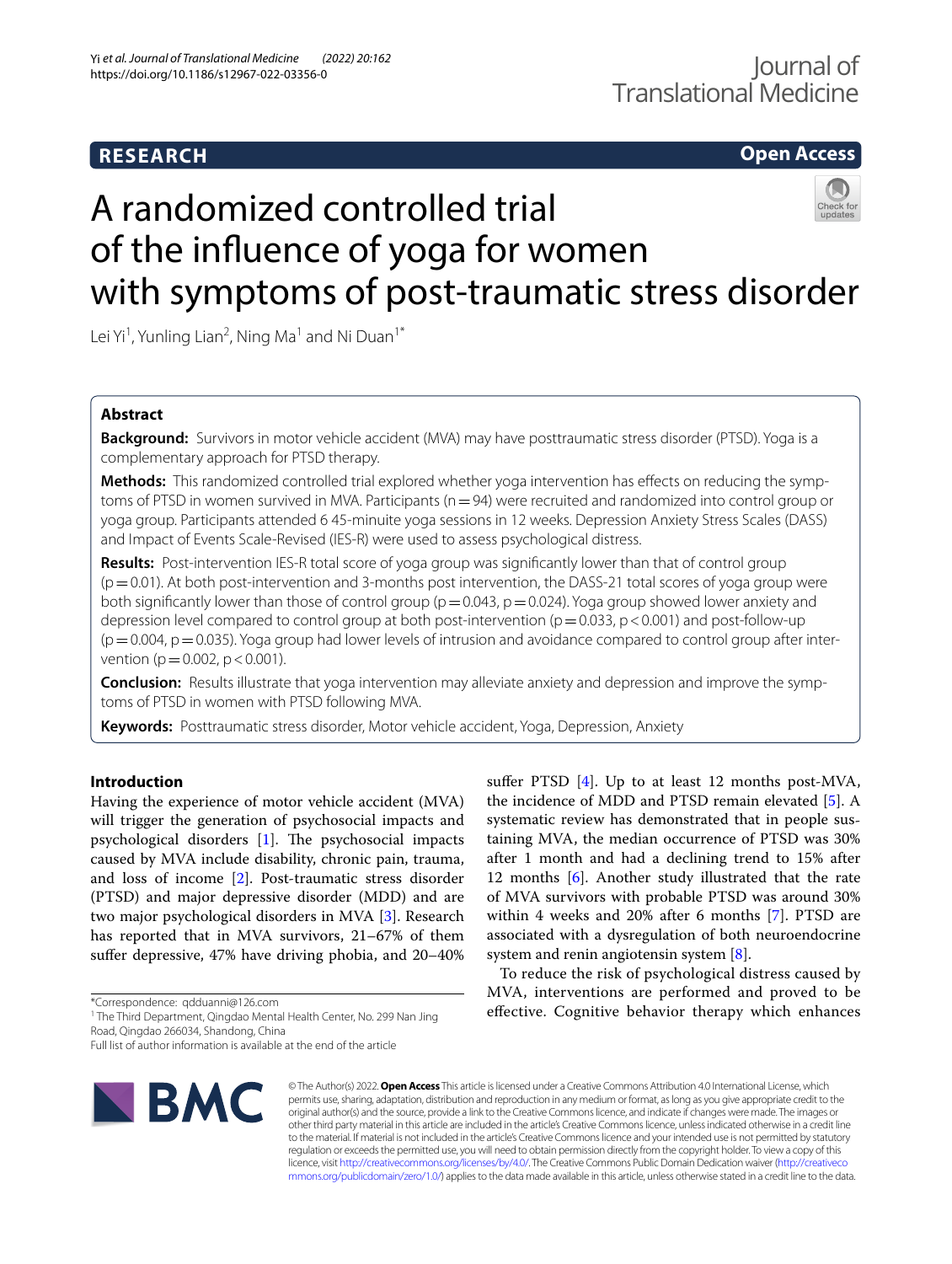the adaptive psychological, social, and behavioral skills of survivors is efective in the improvement of psychological symptoms after MVA [[9](#page-6-8)].

As a non-pharmacologic strategy, yoga combines the practice of meditation, physical postures, and breathing [[10](#page-6-9)]. Recently, yoga has been utilized to reduce stress and improve psychological disorder [[11](#page-6-10)]. In a number of populations, yoga is efective in reducing the PTSD symptoms [[12](#page-6-11)]. It has been proved that in PTSD patients, the performance of yoga reduces PTSDcaused physiological arousal and inhibits PTSD pathology through improving somatic regulation and body awareness [\[13](#page-6-12)].

Since yoga is able to ameliorate psychological and physical conditions of PTSD patients, this randomized controlled trial aimed to evaluate the efect of yoga on reducing symptoms of PTSD in women after MVA.

# **Methods**

# **Participants**

This study was approved by the Ethics Committee of Qingdao Mental Health Center. Eligible participants were adult women diagnosed with MVA-related PTSD that happened at least 3 months ago. PTSD was diagnosed by meeting Diagnostic and Statistical Manual of Mental Disorders 4th Edition (DSM-IV) PTSD criterion A1 for a traumatic event. The exclusion criteria were: (1) Having organic mental disorder, symptomatic bipolar disorder, psychotic disorder, or schizophrenia; (2) Having brain surgery history, brain damage, or neurological problems; (3) Having substance abuse or currently suicidal.

# **Procedures**

Figure [1](#page-1-0) showed the flow for recruitment, intervention, and assessment processes. A total of 165 individuals

<span id="page-1-0"></span>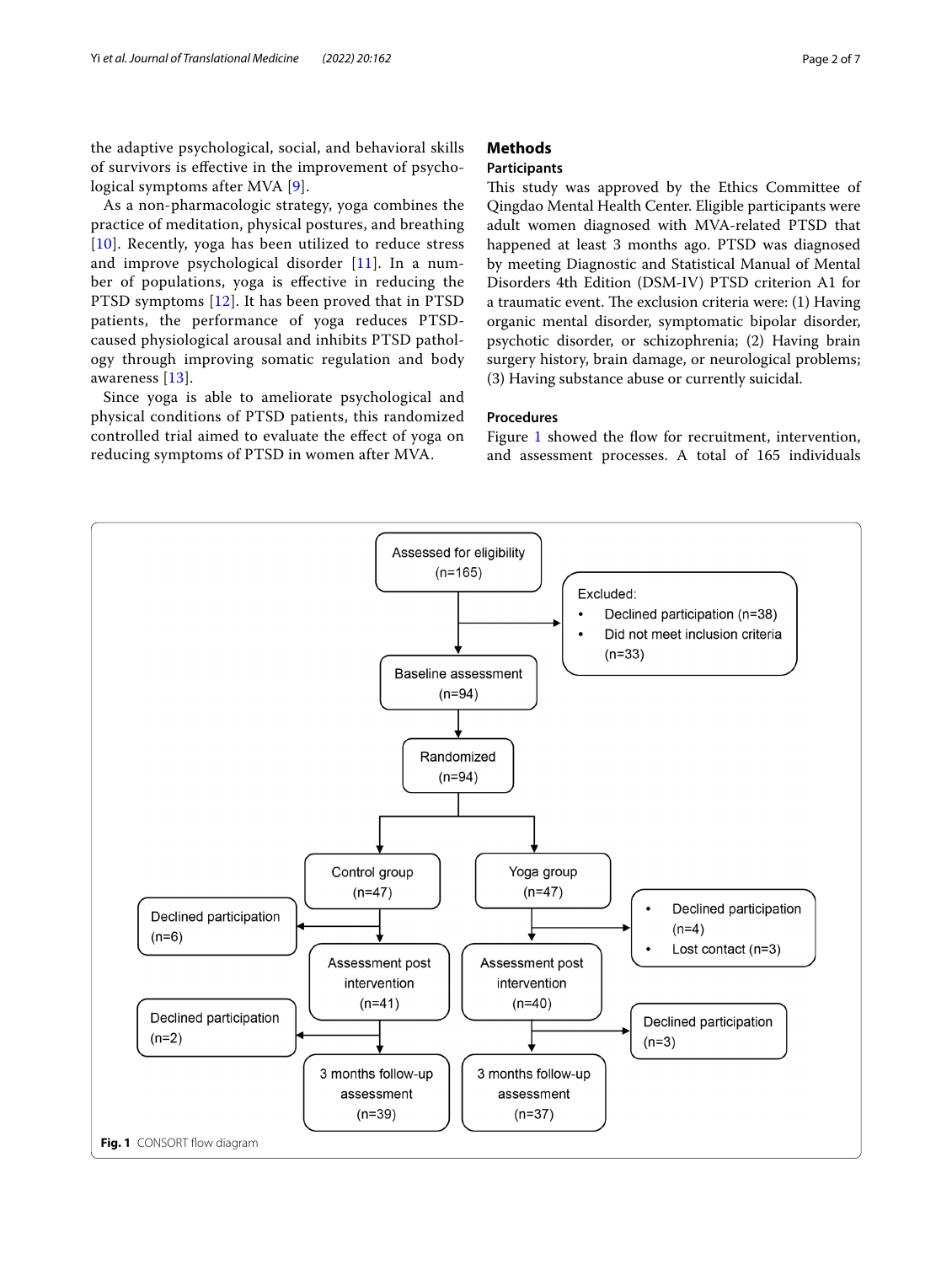were assessed for eligibility, of whom 94 were included in this trail. After completing baseline measures, these 94 patients were randomly divided into yoga group  $(n=47)$ and control group  $(n=47)$  through a web-based randomization system. Participants in yoga group attended 6 45-minuite yoga sessions in 12 weeks. In the control group, yoga sessions were replaced by exchanging daily life experiences and playing board games in 12 weeks. After intervention and 3-month follow-up, participants in both groups were assessed. For the 47 participants in yoga group, 3 lost contact, 7 withdrew, and 37 completed. 39 participants in control group completed this trail after 8 participants withdrew.

# **Intervention**

Participants in yoga group were provided 12-week yoga sessions developed by the research team, 1 session in every 2 weeks. Yoga sessions were held in a specifc meeting room and performed under the instruction of a yoga instructor. The style of yoga in this trail was Kripalu. This kind of yoga focuses on compassionate self‐observation, building connections between mind and body on the present moment. The yoga sessions were designed to adapt for all body types and be noncompetitive. The contents of yoga sessions were shown in Table [1.](#page-2-0)

#### **Assessments**

In this trail, psychometric assessments included the Impact of Events Scale-Revised (IES-R) and the Depression, Anxiety and Stress Scale (DASS-21). All the measures were collected at baseline, post-intervention, and 3-month follow-up.

IES-R was employed to evaluate PTSD symptoms. This self-report measure consists of 22 items. The score of each item is from 0 to 4 (0=not at all, 1=a little bit,  $2=$ moderately,  $3=$ quite a bit,  $4=$ extremely). There are three subscales, avoidance, intrusion, and hyperarousal. The total score is the sum of the three subscales scores, ranges from 0 to 88. Higher IES-R score indicates worse symptom.

DASS-21 was employed to assess the severity of psychological distress. This self-report scale has 21 items to evaluate anxiety, depression, and stress. The score of each item is from 0 to 3 and the sum of the scores of items is total score. Higher score shows stronger symptom of anxiety, depression, and stress.

## **Data analysis**

In this research, statistical analyses were performed by SPSS version 17.0 software. Data were presented as mean $\pm$ standard deviation (SD) or proportion (%). Differences in continuous variables between diferent groups were compared by ANOVA test.  $p < 0.05$ ,  $* p < 0.01$ , \*\*\*p<0.001, ns: no signifcance.

#### **Results**

### **Demographics**

Table [2](#page-3-0) showed the participants' characteristics in two groups. Based on the result of statistical analysis, no signifcant diferences were found between the participants in two groups on any of the characteristics, such as age, body mass index (BMI), education level, marital status, employment status, role in MVA, injury severity, days since MVA, or perceived life threat to self (all  $p > 0.05$ ).

#### **Total scores of IES‑R and DASS‑21**

IES-R total scores of participants in these two groups were shown in Fig. [2](#page-3-1). In both groups, IES-R total scores decreased throughout the trial. No signifcant diferences were found between two groups on IES-R total scores at baseline and post-follow-up (all  $p > 0.05$ ). However, postintervention IES-R total score of yoga group was signifcantly lower than that of control group ( $p=0.01$ ).

DASS-21 total scores were shown in Fig. [3](#page-3-2). DASS-21 total scores showed reductions over time for both groups. At baseline, the DASS-21 total scores in both groups had no significant difference  $(p > 0.05)$ . At both

<span id="page-2-0"></span>

| <b>Table 1</b> Contents of yoga sessions |  |  |
|------------------------------------------|--|--|
|------------------------------------------|--|--|

|                     | Time (min) | Content                                                                                                                                                                                                     |  |  |
|---------------------|------------|-------------------------------------------------------------------------------------------------------------------------------------------------------------------------------------------------------------|--|--|
| Lesson 1            | 45         | Notice the breath coming into your body and leaving your body. Notice how you feel                                                                                                                          |  |  |
| Lesson <sub>2</sub> | 45         | Focus on how you feel in a yoga pose: how do your legs and feet feel? What do your<br>arms and hands feel? What emotions are you experiencing?                                                              |  |  |
| Lesson 3            | 45         | Pay attention to what the body feels in a yoga pose instead of how you look                                                                                                                                 |  |  |
| Lesson 4            | 45         | Challenge yourself to stay in a pose longer, even if it is slightly uncomfortable, and<br>practice to tolerate the discomfort. Learn to notice the emotions and accept situa-<br>tions for the way they are |  |  |
| Lesson 5            | 45         | Relax yourself and release your stress. Create the experience that allows you to let go                                                                                                                     |  |  |
| Lesson 6            | 45         | Image putting bad emotions aside when you start your yoga practice                                                                                                                                          |  |  |
|                     |            |                                                                                                                                                                                                             |  |  |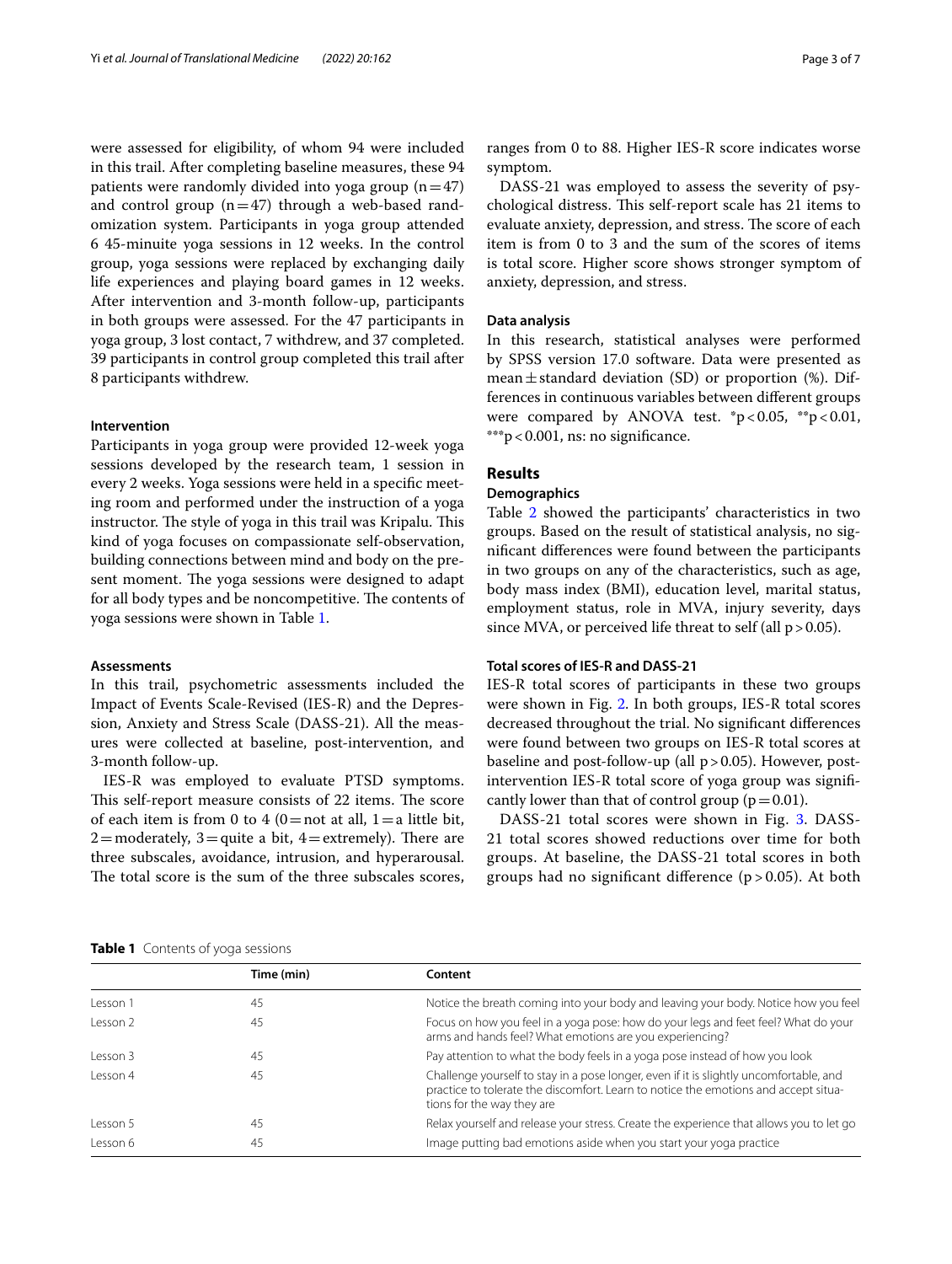|                                  | Yoga group $(n=37)$ | Control<br>group<br>$(n=39)$ | p value |
|----------------------------------|---------------------|------------------------------|---------|
| Age (years)                      | 40.8 (13.2)         | 42.1 (15.9)                  | 0.699   |
| BMI ( $kg/m2$ )                  | 28.4 (5.0)          | 27.2(4.4)                    | 0.271   |
| Fducation                        |                     |                              |         |
| High school or lower             | 20(54.1)            | 28 (71.8)                    | 0.109   |
| University or higher             | 17 (45.9)           | 11(28.2)                     |         |
| Marital status                   |                     |                              |         |
| Single                           | 8(21.6)             | 6(15.4)                      | 0.422   |
| Married/in a relation-<br>ship   | 23 (62.2)           | 22 (56.4)                    |         |
| Divorced/widowed                 | 6(16.2)             | 11(28.2)                     |         |
| <b>Employment status</b>         |                     |                              |         |
| Full time                        | 18 (48.6)           | 21 (53.8)                    | 0.576   |
| Part time                        | 8(21.6)             | 6(15.4)                      |         |
| Unemployed                       | 6(16.2)             | 8(20.5)                      |         |
| Retired                          | 3(8.1)              | 4(10.3)                      |         |
| Student                          | 2(5.4)              | 0(0.0)                       |         |
| Role in MVA                      |                     |                              |         |
| Driver                           | 21 (56.8)           | 19 (48.7)                    | 0.884   |
| Passenger                        | 7(18.9)             | 9(23.1)                      |         |
| Motorbike rider                  | 5(13.5)             | 7 (17.9)                     |         |
| Cyclist                          | 3(8.1)              | 2(5.1)                       |         |
| Pedestrian                       | 1(2.7)              | 2(5.1)                       |         |
| Injury severity                  | 1.37(1.02)          | 1.30(0.95)                   | 0.758   |
| Days since MVA                   | 56.3 (18.4)         | 63.8(20.1)                   | 0.094   |
| Perceived life threat<br>to self | 3.07(1.10)          | 3.25 (1.04)                  | 0.466   |

<span id="page-3-0"></span>**Table 2** Comparison of participant characteristics between yoga and control groups

*BMI* body mass index, *MVA* motor vehicle accident

Data are shown as mean (SD) or n (%)

post-intervention and 3-months post intervention, the DASS-21 total scores of yoga group were both signifcantly lower than those of control group ( $p=0.043$ ,  $p = 0.024$ .

# **The scores of subscales in DASS‑21 and IES‑R**

The scores of subscales in DASS-21 and IES-R were presented in Table [3.](#page-4-0) No signifcant diferences were found between groups for baseline IES-R and DASS-21 subscales. For DASS-21, however, the level of stress was not infuenced by the intervention of yoga. For IES-R, participants in yoga group had lower levels of intrusion and avoidance compared to control group after intervention ( $p = 0.002$ ,  $p < 0.001$ ). At 3-months post intervention, intrusion level and avoidance level in the yoga group were signifcantly lower than in the control group ( $p = 0.037$ ).



<span id="page-3-1"></span>

# <span id="page-3-2"></span>**Discussion**

This randomized controlled trail examined a 12-week yoga intervention's efect on psychological distress in women with PTSD following MVA. The preliminary results demonstrated that both yoga group and control group showed trends for the improvement of psychological distress, while the intervention of yoga promoted the recovery of psychological disorders in women with PTSD following MVA. There were significant reductions in depression, anxiety, and intrusion in yoga group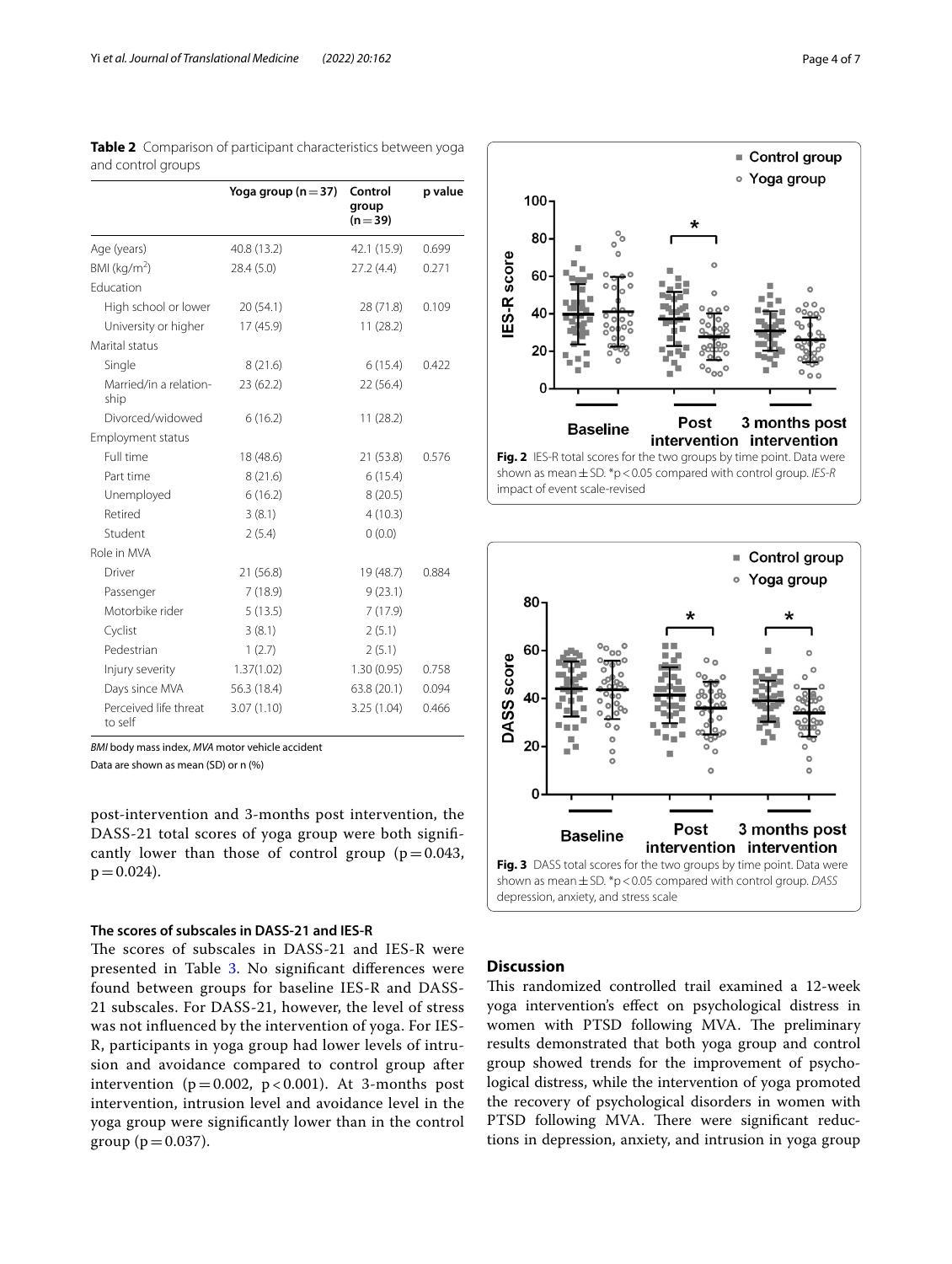|                            |               | Yoga group ( $n = 37$ ) | Control group ( $n = 39$ ) | p value |
|----------------------------|---------------|-------------------------|----------------------------|---------|
| <b>DASS</b>                |               |                         |                            |         |
| Baseline                   | Depression    | 14.3(5.1)               | 14.8(4.7)                  | 0.659   |
|                            | Anxiety       | 12.2(3.5)               | 13.3(4.1)                  | 0.212   |
|                            | <b>Stress</b> | 20.0(8.6)               | 19.1(7.7)                  | 0.633   |
|                            | Total         | 46.5 (15.6)             | 47.2 (16.2)                | 0.848   |
| Post intervention          | Depression    | 11.6(3.4)               | 13.5(4.2)                  | 0.033   |
|                            | Anxiety       | 9.1(2.9)                | 11.9(3.3)                  | < 0.001 |
|                            | <b>Stress</b> | 15.4(6.4)               | 16.7(7.8)                  | 0.429   |
|                            | Total         | 36.1(11.2)              | 42.1(14.1)                 | 0.043   |
| 3 months post intervention | Depression    | 10.5(2.9)               | 12.8(3.8)                  | 0.004   |
|                            | Anxiety       | 8.8(3.0)                | 10.3(3.1)                  | 0.035   |
|                            | <b>Stress</b> | 14.8(5.2)               | 15.9 (4.6)                 | 0.333   |
|                            | Total         | 34.1 (9.9)              | 39.0 (8.5)                 | 0.024   |
| IES-R                      |               |                         |                            |         |
| Baseline                   | Intrusion     | 16.3(7.2)               | 15.6(7.7)                  | 0.683   |
|                            | Avoidance     | 15.1(6.5)               | 13.8(5.9)                  | 0.365   |
|                            | Hyperarousal  | 10.1(5.7)               | 9.8(4.8)                   | 0.805   |
|                            | Total         | 41.5(19.5)              | 39.2 (17.2)                | 0.588   |
| Post intervention          | Intrusion     | 10.4(5.1)               | 14.5(6.0)                  | 0.002   |
|                            | Avoidance     | 9.2(3.9)                | 12.6(4.4)                  | < 0.001 |
|                            | Hyperarousal  | 8.1(3.2)                | 9.4(4.8)                   | 0.167   |
|                            | Total         | 27.7(12.8)              | 36.5 (16.1)                | 0.010   |
| 3 months post intervention | Intrusion     | 9.4(4.2)                | 11.5(4.4)                  | 0.037   |
|                            | Avoidance     | 9.2(3.9)                | 10.9(3.5)                  | 0.005   |
|                            | Hyperarousal  | 7.6(3.1)                | 8.6(2.8)                   | 0.145   |
|                            | Total         | 26.2 (12.0)             | 31.0 (10.5)                | 0.068   |

# <span id="page-4-0"></span>**Table 3** IES-R and DASS for control and yoga groups at baseline and post intervention

DASS, Depression, anxiety, and stress scale; IES-R, Impact of Event Scale – Revised

Data are shown as mean (SD)

as compared to control group after 12-week intervention and 3-month follow-up. Additionally, the intervention of yoga had no notable infuence on stress and hyperarousal in women with PTSD following MVA.

PTSD refers to a series of clinical symptoms shown by the patient's psychological and physical excessive stress response after personally experiencing a serious traumatic event that causes or may lead to death or physical injury [[14\]](#page-6-13). With the deepening of research, PTSD is widely present in people who have experienced all serious traumas including violent events and natural disasters [[15\]](#page-6-14). In modern society, more attention has been paid to the psychological disorder caused by traffic accidents, including PTSD. It has been reported that the incidence of MVA-caused PTSD ranges from 8.5% to 23.1% [\[16](#page-6-15)]. However, in China, the patients' physiological problems caused by traffic accidents have been effectively treated, while the psychological problems such as PTSD have not received enough attention and corresponding treatment, which often increases the patient's sufering and

prolongs the treatment. PTSD has association with both dysregulation of neuroendocrine system and renin–angiotensin–aldosterone-system. Traumatization has lasting and cumulative efects on the activity of renin–angiotensin–aldosterone-system and elevated renin levels may increase the risk for developing PTSD and other disease [[8,](#page-6-7) [17](#page-6-16)].

In recent years, yoga has been considered as complementary and alternative medicine  $[18]$  $[18]$ . Yoga is a combination of breathing techniques, meditation, physical postures, and relaxation which have benefts for both physical and mental conditions. Yoga in the school setting is a viable and potentially efficacious strategy for improving child and adolescent health [\[19\]](#page-6-18).

Meditation and yoga are promising complementary approaches in the treatment of PTSD among adults  $[20]$  $[20]$ . A study has demonstrated the preliminary efficacy and feasibility of online yoga on alleviating symptoms of PTSD, anxiety, and depression in women who have experienced stillbirth [[10](#page-6-9)]. A randomized controlled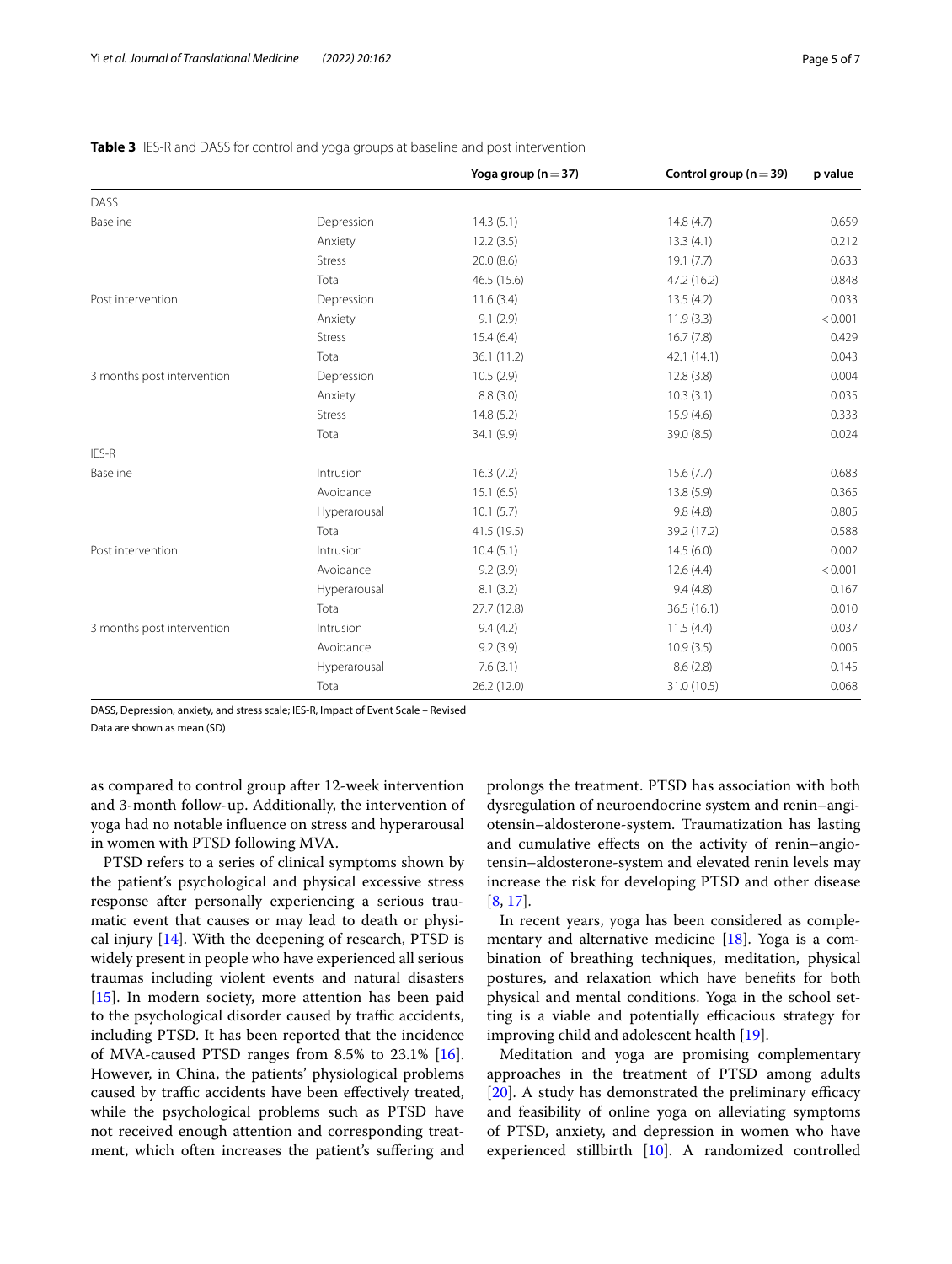trial in women with PTSD has proved that Kripalubased yoga intervention reduces expressive suppression and improves PTSD symptoms through increasing psychological fexibility [\[21\]](#page-6-20). Another research also showed that a 12-session Kripalu-based yoga intervention plays a role in the alleviation of reexperiencing and hyperarousal symptoms in women with PTSD [[21\]](#page-6-20). Yoga may be an efective alternative to trauma-focused therapy for women veterans with PTSD [\[22](#page-6-21)]. Researchers have illustrated that yoga practice has association with decreased sympathetic activity, increased parasympathetic activity, and down-regulated hypothalamic–pituitary–adrenal axis and positive efects on cognitive activity [\[23](#page-6-22), [24\]](#page-6-23). Practicing yoga triggers the adjustment of cognition and behavior through enhancing mind–body awareness, increases behavioral activation in pleasant activities, improves emotion‐regulation skill, and reduces reexperiencing and avoidance symptoms [[25–](#page-6-24)[27](#page-6-25)]. Yoga has positively impact on PTSD symptoms and may be an efective adjunctive treatment for PTSD. Thus, in this research, we explored whether Kripalu-based yoga intervention contributed to the improvement of psychological distress in women with PTSD following MVA.

In this trail, participants in yoga group were provided 12-week Kripalu-based yoga sessions. Sessions were held once every 2 weeks. Kripalu-based yoga emphasizes the connections between mind and body. Kripalu yoga is often described as "dynamic meditation", focusing less on the physical details of the yoga postures and more on the emotional and psychological feelings they bring to the person, thus requiring the student to maintain a gentle, compassionate and introspective attitude. This kind of yoga believes that the body has its own wisdom and sends out messages to prompt the individual to practice the yoga postures in a fuid and natural way. Each yoga pose is held for a long period of time in order to uncover or release repressed emotions. Kripalu yoga may have potential as a PTSD therapy in a veteran or military population [[28\]](#page-6-26).

In 47 participants of yoga group, only 6 dropped out during 12-week intervention. Thus, most of participants were satisfed with the intervention. Time, mood, and stress might be the major reason for not completing the study. When examined separately for the two groups, the IES-R total scores and DASS-21 total scores both decreased for both groups after 12-week intervention and 3-month follow-up. IES-R total scores in yoga group was signifcantly lower than in control group postintervention. DASS-21 total scores also had signifcant diferences between groups postintervention and post-follow-up. Thus, the 12-week intervention of yoga enhanced the improvement of psychological distress in women with PTSD following MVA. Decreased scores of IES-R and DASS-21 indicated that clinical improvement in the PTSD symptoms of women also happened in control group. It was possible that the exchanging of daily life experiences and playing board games enhanced the communication between patients and contributed to the improvement of psychological distress. Alternatively, other unmeasured variables may also account for the improvement in control group. When compared with control group, there were signifcant reduction in anxiety and depression symptoms at post-intervention and follow-up, but not in stress. The intervention of yoga might have no signifcant efect on alleviating stress caused by PTSD in woman survived from MVA. Results also demonstrated the short-term efects of yoga on intrusion and avoidance symptoms and the long-term efect on intrusion in women with PTSD following MVA. These findings provided preliminary evidence to suggest that yoga may reduce psychological distress and improve PTSD symptoms among women with PTSD following MVA.

Several limitations of the research should be noted. First, the limitation of time and funding caused a relatively small sample size. Limited sample size might infuence the detection of diferences both between and within groups and limit the generalizability of conclusion. Second, we only evaluated the infuence of the Kripalu-based yoga intervention on the participants. Since many diferent styles of yoga exist, diferent types might have diverse efects on physical and mental health and PTSD symptom reduction. Kripalu-based yoga might not be the most benefcial type. Although Kripalu-based yoga reduced psychological distress and improve PTSD symptoms, which specifc aspect of the yoga practice in this trail was most effective was not evaluated. Third, in this trail, we utilized self-report data. Data might be infuenced by the expectancy efects of patients and the results were subject to biases that are inevitable with this type of data.

## **Conclusion**

In conclusion, the intervention of a 12-week yoga practice may be an efective and feasible strategy to reduce psychological distress in women with PTSD following MVA. The results of this study suggest that alleviating PTSD after a car accident through yoga is very feasible and can be sustained in daily life. PTSD from car accidents remains a noteworthy social problem that requires efective and feasible programs to alleviate PTSD in order to prevent negative health effects. The results of this study support the use of Kripalu yoga to improve the mental health of women with PTSD who have experienced a major car accident.

**Acknowledgements** None.